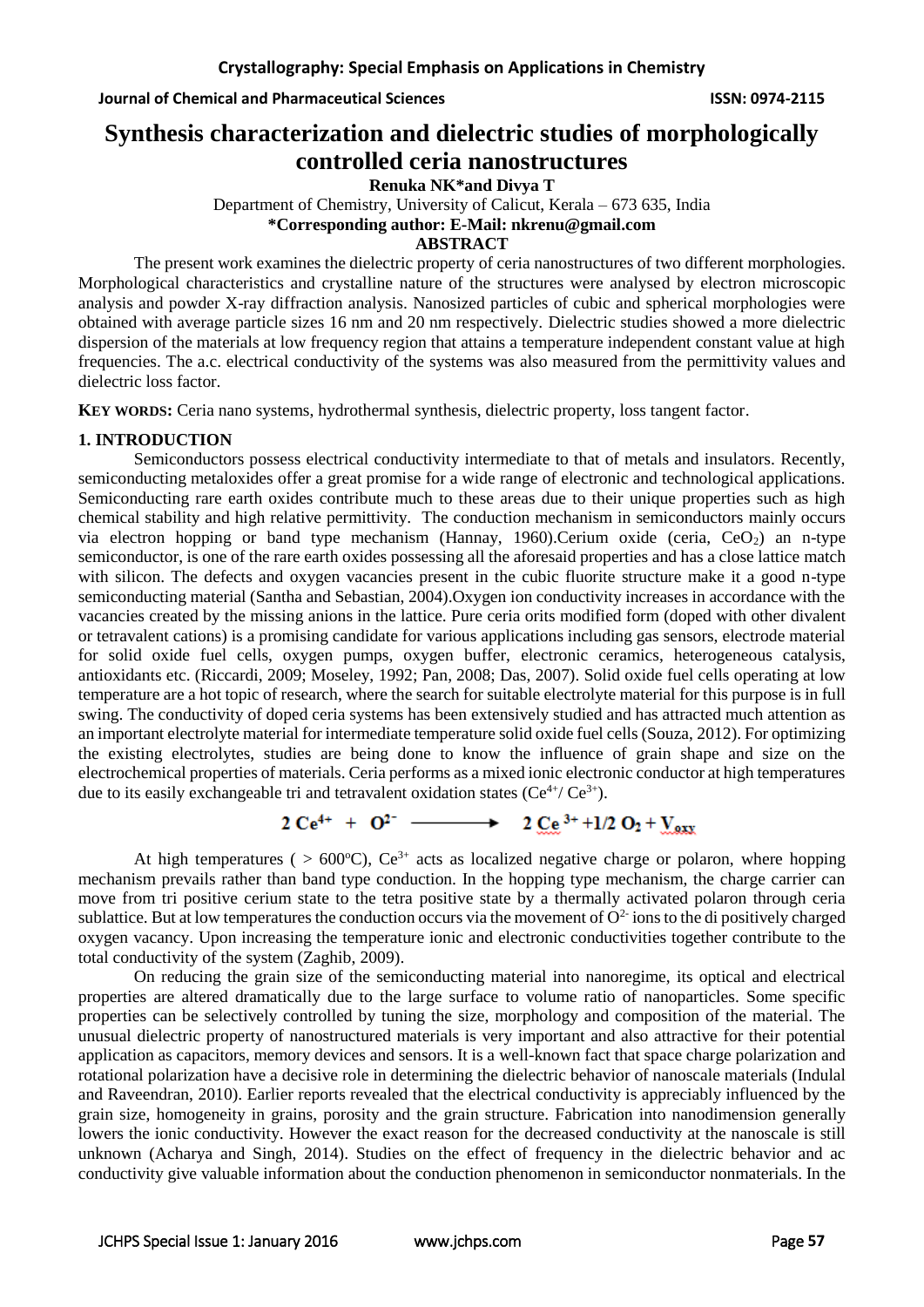# **Crystallography: Special Emphasis on Applications in Chemistry**

#### **Journal of Chemical and Pharmaceutical Sciences ISSN: 0974-2115**

present study, ceria nanostructures are prepared via ammonia assisted hydrothermal route and ethylene glycol mediated route. The impact of the morphology of nanoceria on the dielectric property is investigated in detail.

#### **2. EXPERIMENTAL**

**2.1. Sample preparation:** Ceria nanostructures for dielectric study were fabricated via two different synthetic routes. The variation in experimental conditions resulted in the formation of different morphologies.

**2.2. Preparation of sample 1 (S1) through hydrothermal routeusing ammonia as the precipitant:** Ceria nano particles were synthesized via following our own procedure (Renuka, 2015). Briefly, cerium nitrate hexahydrate (99.9 % purity Sigma Aldrich) is dissolved in 120 mL of deionized water and the nitrate solution was simultaneously precipitated using ammonia (SRL extra pure) at a pH~10. The precipitated solution without aging was transferred into a 200ml air tight stainless steel vessel and was kept at 130°Cfor 24 hours. The precipitate collected was dried at  $110^{\circ}$ C in an air oven and was calcined at  $500^{\circ}$ C for 3 hours to obtain ceria nanocubes.

**2.3. Preparation of sample 2 (S2) through Ethylene glycol mediated route:** In this procedure, cerium nitrate hexahydrate (Sigma Aldrich), Urea (Merck) and Cetyl tri methyl ammonium Bromide (CTAB, Sigma Aldrich) were added to 150mL ethylene glycol (Merck) and the mixture was heated with stirring at 180 °C for one and half hour. The reaction mixture was then cooled to room temperature, precipitate was centrifuged and washed with ethanol followed by drying at 110 °C. Calcination at  $450$  °C for 2 hours resulted in spherical ceria nanoparticles.

**2.4. Characterization of the samples:** The morphology of the samples was observed through electron microscopic techniques(SEM and TEM)on SEM – JSM 848 instrument and Philips CM 200 transmission electron microscope respectively. Crystallinity and average particle size of the samples were identified from powder Xray diffraction analysis and Scherrer formula. RigakuMiniflex600 Diffractometer (Cu*Kα* radiation) equipped with a rotating anode was used for this purpose. Fourier Transform Infrared Spectroscopic analysis on Jasco FTIR-4100 model gives the information about the structural vibrations present in the cubic fluorite structure of ceria. Micromeritics Gemini surface area analyzer served the purpose of surface area measurement through  $N_2$ adsorption study of the samples.

The dielectric permittivity of nano sized ceria structures were evaluated from the observed capacitance values in the frequency range50 Hz to 40 kHz. For this purpose nanoceria cylindrical pellets having diameter 1.1 cm and thickness of 0.06 cmwere prepared using hydraulicpress. Complex impedance parameters (i.e., capacitance, dissipation factor, impedance phase angle parameters) were measured with a computer controlled impedance analyzer. HIOKI- LCR, Hi-Tester, Model-P8532-50, Japan impedance analyzer was used for this purpose. The relative permittivity (dielectric constant) of the prepared ceria samples were calculated using the .

equation, *A*  $\dot{r} = \frac{C.d}{T}$ 0.  $\varepsilon = \frac{C \cdot a}{\varepsilon_0 A}$ , where C is the capacitance, d the thickness of the cylindrical pellets,  $\varepsilon_r$  the relative

permittivity- a dimensionless quantity,  $\varepsilon_0$  permittivity of free space and A the area of cross-section of the sample pellets.By knowing the value of dielectric constant, the electrical conductivity of the samples can be evaluated using the expression,  $\sigma$ ac =  $\omega \varepsilon_0 \varepsilon_r \tan \delta$ , where  $\tan \delta$  be the tangent loss factor.

# **3. RESULTS AND DISCUSSIONS**

**3.1. Powder X-ray diffraction analysis:** Powder X-ray diffraction is an ideal technique that gives information about the crystallinity of materials. The powder XRD patterns of the two ceria nanostructures are provided in Figure 1. The sharp well defined peaks show that S1 is highly crystalline in nature. The major peaks are observed at 2θ values28.71, 33.24, 47.64, 56.48, 59.23 and 69.53 degrees. Intense peak at 28.71 arises from the (111) crystal plane of cubic ceria with lattice parameter,  $a= 0.54$  nm. From the X-ray diffraction analysis it is clear that S2 is amorphous in nature, as well defined peaks were lacking in the diffraction pattern. Average crystallite size of S1 sample calculated by Scherrer formula, was found to be 18.6 nm.



**Fig.1.XRD patterns of ceria nanostructures**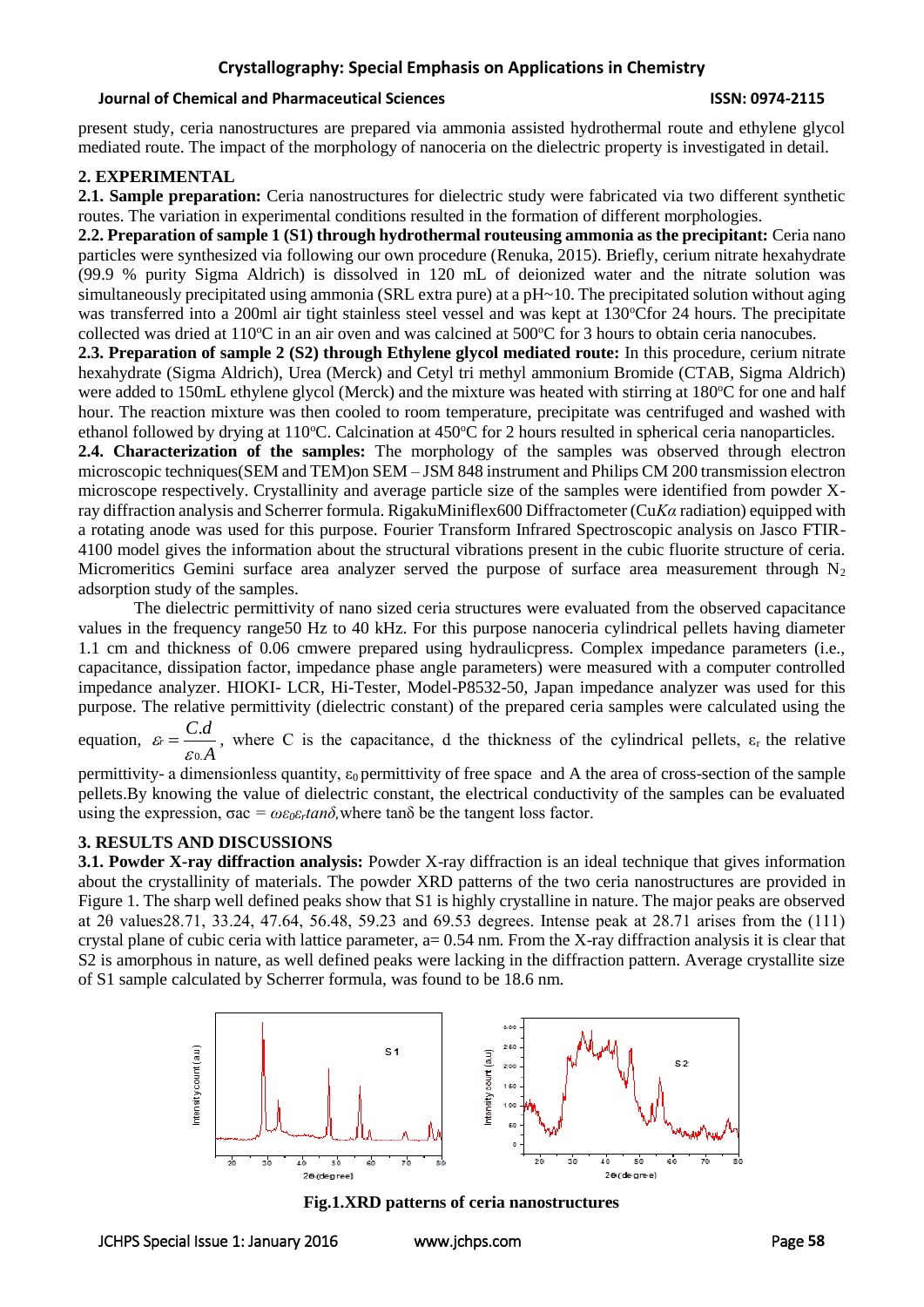## **Journal of Chemical and Pharmaceutical Sciences ISSN: 0974-2115**

**3.2. Fourier Transform Infrared Spectroscopic analysis:** Fourier Transform IR patterns of samples 1& 2 are given in Figure 2. The IR bands below  $1000 \text{cm}^{-1}$  confirm the presence of  $CeO<sub>2</sub>$  in the prepared systems. The intense band at 3435cm<sup>-1</sup> corresponds to the stretching vibration of physisorbed water on ceria surface. The band at 1620 cm-1 signifies the stretching mode of hydroxyl group.



**Fig. 2. Fourier Transform IR spectra of S1 and S2**

**3.3. Electron Microscopic Analysis (SEM and TEM):** Electron microscopic images of sample 1 and sample 2are provided in Figures3 and 4, in the respective order. Agglomeration of individual particles was confirmed from the scanning electron microscopic images. When compared to S2, the extent of inter particle porosity was higher for S1. The transmission electron microscopic images give a clear idea about the average particle size and morphology of the prepared systems. Cubic particles and spherical particles of size 16 nm and 20 nm, respectively were envisaged from the images of S1 & S2 samples respectively. Particle size observed from TEM images are in consistence with that calculated using Scherrer formula. Surface area values obtained through BET nitrogen adsorption study were respectively 66  $\frac{m^2}{g}$  and 58  $\frac{m^2}{g}$  for S1 and S2 samples.



**Fig.3.Microscopic images of sample 1, SEM (A) and TEM (B)**



**Fig.4.SEM (A) and TEM (B) images of sample 2**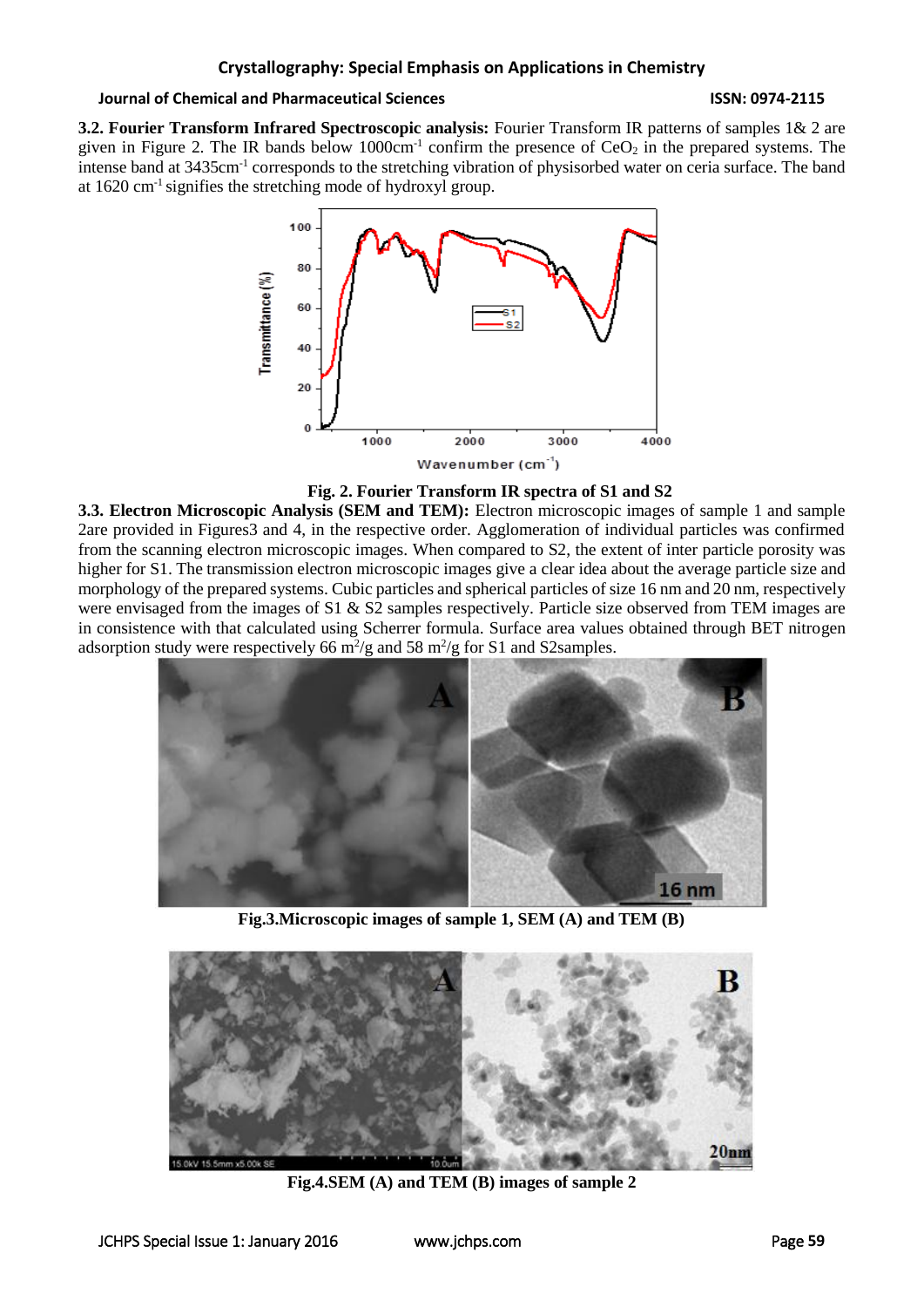### **Crystallography: Special Emphasis on Applications in Chemistry**

#### **Journal of Chemical and Pharmaceutical Sciences ISSN: 0974-2115**

**3.4. Dielectric studies:** The variation of dielectric constant value of the two systems with frequency is evaluated from the observed capacitance values in the frequency range of 50 Hz to 40 KHz at 150 $^{\circ}$ C (Figure 5a). The observed dielectric property is frequency dependent which can be explained on the basis of Maxwell-Wagner model. In the low frequency region both the systems show dielectric constant or permittivity of high values. The dielectric constant values of S1 and S2 samples were179 and242, respectively at 50 Hz for a given temperature of 150<sup>o</sup>C.High dielectric constant value ofS2 when compared to S1 may be attributed to the grain size effect. Some of the earlier researchers have noticed the high dielectric constant value of ceria nanoparticles synthesized via ethylene glycol assisted route (Ho, 2005). Various studies showed that the synthesis procedures can influence the physical and chemical properties of materials. The dielectric behavior of the nanostructured materials is determined by various types of polarization such as space charge and rotational polarization occur within the system. Generally, the extent of polarization present in the system decreases with the increase of frequency. From the present study it is observed that dielectric constant decreases with increase in frequency and beyond a certain frequency limit cerium ions cannot follow the alternating field leading to a constant value of permittivity (Kaur, 2012). Nanoceria possessing low value of dielectric constant and loss factor value at higher frequencies has a key role in the fabrication of materials for ferroelectric, electro ceramic, photonic and electro optic devices (Priyanka, 2014).

Polarization effects that arise due to the defects and imperfections present in the system are responsible for the energy dissipation in the material. Dielectric loss with angular frequency studied for the two samples is shown in Figure 5(b). Dielectric loss values of S1 and S2 are 1.32 and 1.57 respectively at a frequency of 50 Hz. The low loss tangent values of our systems at a low frequency of 100 Hz compared to other reports indicate the possible application of these materials in the above mentioned areas. Absorption current formed in the nanostructured materials maybe due to the presence of defects, impurities and space charge formation in the lattice, which causes a dielectric loss in the sample (Priyanka, 2014). As the frequency of the applied signal increases, there observed a decreasing trend of dielectric loss due to the reduced absorption current. At lower frequencies more energy is required for the exchange of electrons between the cerium cations and hence loss is high. A sudden decrease in the loss factor is observed in the lower frequency region, which gradually approaches a constant value at high frequency. The almost constant value of the loss tangent at high frequency is due to the difficulty in electron exchange between  $Ce^{3+}$  and  $Ce^{4+}$ , because they cannot follow the applied ac frequency.



**Fig.5.Dielectric behavior of S1 and S2 at 150<sup>o</sup>C. dielectric constant with logf (a), dielectric tangent loss with logw (b)**



**Fig.6.Electrical conductivity variation with frequency of prepared ceria nanostructures**

The A.C. electrical conductivity of the synthesized samples at  $150^{\circ}$ C was evaluated from the obtained permittivity values (Figure 6). From the graph it is observed thatS1 and S2 show electrical conductivity values of  $1.23\times10^{-6}$ Scm<sup>-1</sup> and  $1.163\times10^{-6}$  Scm<sup>-1</sup> respectively. The A.C. conductivity increases with increase in frequency